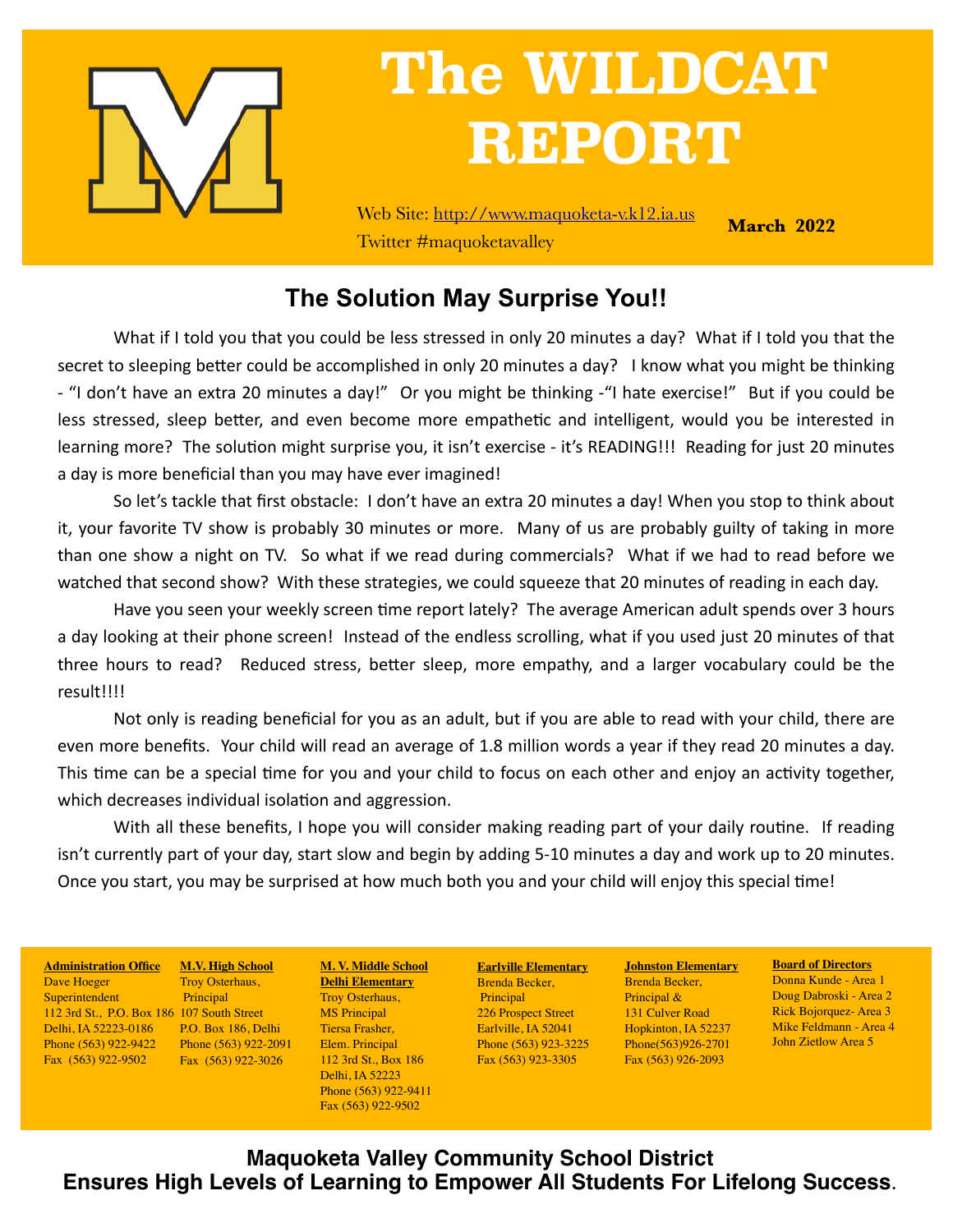## **SCHOOL BOARD MINUTES**

Regular Board Meeting February 21, 2022

The regular meeting of the Maquoketa Valley Board of Education was called to order by President Donna Kunde at 5:30 p.m. in the High Library in Delhi, Iowa. All motions carried unanimously unless otherwise noted. Five board members were present. There were two staff present. The agenda and consent items were approved.

Six open enrollment requests in were approved and one open enrollment request out was approved.

The following personnel recommendations were approved: Allison Fisher – employed as Fall Musical Director Trevor Arnold – employed as High School Boys Golf Coach Brianna Kluesner – employed as TLC Mentor Tim Andrews – employed as TLC Mentor Sara Dever – resignation as Third Grade Teacher (effective at the end of the 21-22 school year)

Rick Bojorquez was elected as the districts delegate to attend the AEA Director District 5 Convention on March 7<sup>th</sup>.

Board Policy Series 805.1 Naming School Buildings and Facilities was approved on the first official reading with amendments to the policies noted.

Halverson Photography was approved for the districts photographic services for the 2022-2023 school year.

The March board meeting will be held in Earlville. The April board meeting will be held on April 11<sup>th</sup> in order for the SBO to certify the budget to the county by the deadline of April 15<sup>th</sup>.

Supt. Hoeger and Ms. Imler presented several key financial indicators to the board. These included information regarding enrollment trends, unspent authorized budget, solvency ratio and salaries/benefits ratios.

Supt. Hoeger shared information regarding a recent facility report he conducted. The Board discussed projects to consider in the future and how these projects could be funded.

At 7:02 p.m. in a motion by Feldmann, seconded by Zietlow, the Board entered into a closed session pursuant to Chapter 20.17(3) of the Code of Iowa for a collective bargaining strategy session. A roll call vote was answered as follows: Bojorquez, Dabroski, Feldmann, Kunde, Zietlow; all ayes. Carried.

At 7:14 p.m. the Board entered into open session.

At 7:15 p.m. in a motion by Zietlow, seconded by Bojorquez, the Board entered into a closed session pursuant to Chapter 21.5(1)(i) of the Code of Iowa for the purpose of discussing evaluation of employees not covered by a collective bargaining agreement. A roll call vote was answered as follows: Bojorquez, Dabroski, Feldmann, Kunde, Zietlow; all ayes. Carried.

At 7:33 p.m. the Board entered into open session.

The meeting adjourned at 7:34 p.m.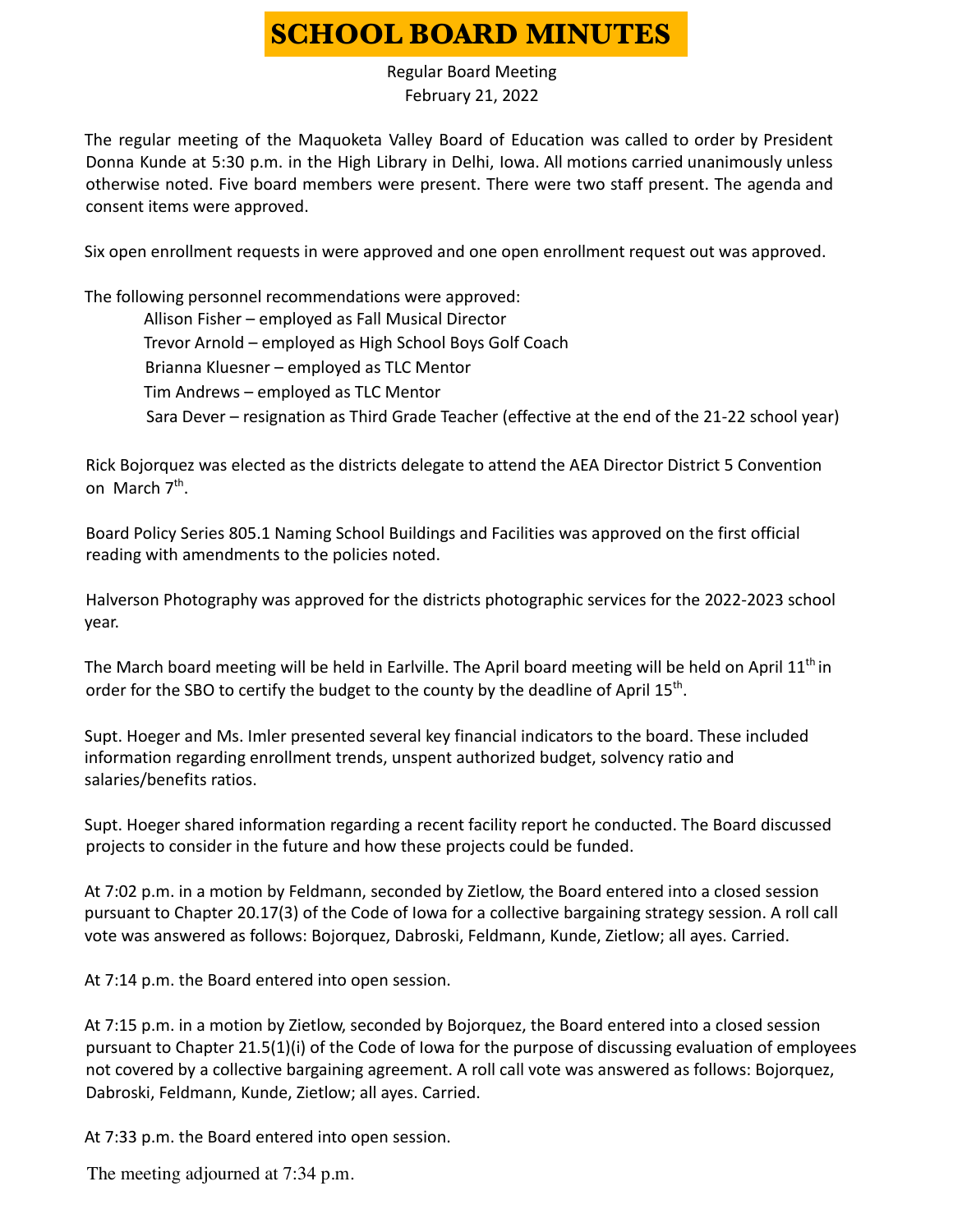#### **Maquoketa Valley Activity Calendar**

**This can be found on the website. Please check that for all activities. Cancellations will be updated on the Maquoketa Valley Website.**



## **Parent/Teacher Conferences**

The dates for the second Parent-Teacher Conferences of this school year are **Tuesday, March 22** and **Thursday, March 24,** from 3 PM - 7 PM both evenings. We will be dismissed at 1:05 both of those days.

These times are the same for all three elementary centers, the Middle School and High School.

There will be **NO SCHOOL** on **Friday, March 25**.

All preschool, JK, and kindergarten conferences will be held at Earlville Elementary.

All 1st and 2nd grade conferences will be at Johnston Elementary.

All 3rd-8th grade conferences will be held at Delhi Elementary.

All High School conferences will be held at the High School.

A note will be sent home with the scheduled conference times for elementary and middle school students. We will be using the fall conference times.

#### **Athletic Boosters Need YOU!!!**

The Maquoketa Valley Athletic Boosters are looking for members who would like to be involved in helping organize and run our events. The Athletic Boosters meet the **first Sunday of every month** (except July) at 6:30 p.m. in the high school commons. Please consider sharing your time & talents so that we may continue to provide the needed assistance to our athletic programs.

#### **MV Fine Arts Boosters**

Welcoming ALL parents who want to be involved with their kids! You are already a member and it is free! Supporting kids from **Band, Choir, Speech, Drama**, and any other fine arts at Maquoketa Valley.

Join us at the next Fine Arts Booster Meeting, **Monday, March 14 , @ 5:30 PM** in the HS Cafeteria and see what we are all about!!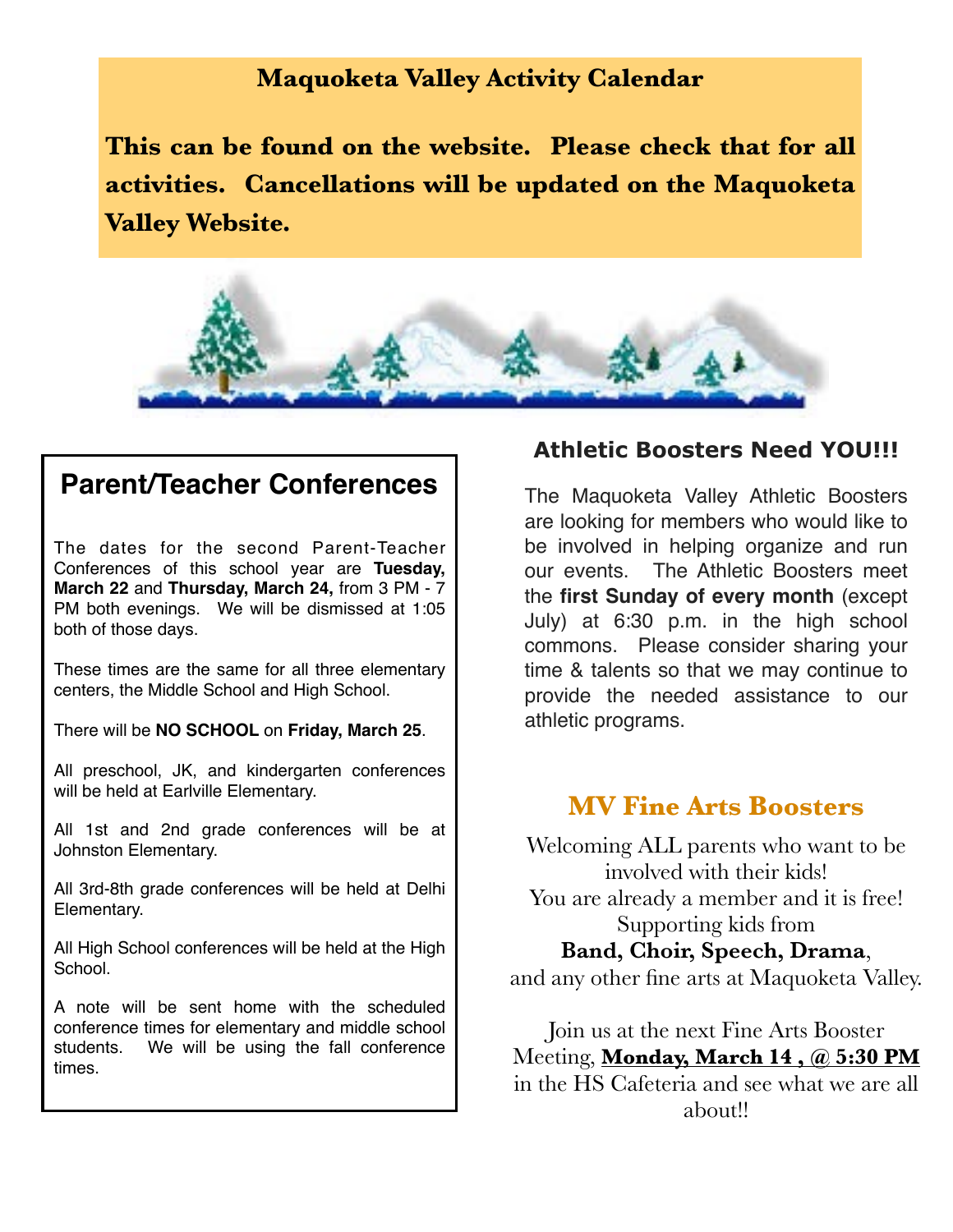#### **Kindergarten, 3rd & 4th Grade Title Reading News**

As parents, you might wonder how does a Title Reading teacher help my Kindergarten child? For starters, there is a great deal of communication between the classroom teachers and myself. We look at lots of different types of data, including observations made within the classroom. We collaborate as a team and look for skill patterns our students are struggling with and intervene with research-based activities to improve the predetermined skill deficit.

The literacy skill we have focused on since the beginning of the year is rhyming, letter recognition, and letter sounds while supporting our Jolly Phonics curriculum. Recently our kindergarteners have begun segmenting sounds within words to blend together and READ!! It is simply amazing how these little Wildcats have learned and caught onto the skills of reading and are truly enjoying their new adventures with reading!

One way to help your kindergartener at home is to read out loud to your child and continue to practice the Literacy bag activities that are sent home from their kindergarten teacher. Thank you for investing in your child's education!

Our 3rd & 4th grade Wildcats came back from winter break eager to set some reading goals for 2022! The goals we came up with together are:

\*Tracking where we're reading with our eyes, finger, or a bookmark.

\*Reading through the whole word. "Does it look right, sound right, make sense?"

\*Pay attention to punctuation as I read \*Stay focused…"TUNE-IN" to reading \*Smooth reading…not too fast, not too slow, just right! \*Be a careful & quick reader \*Re-Read if the text does not make sense \*STOP, THINK, & WONDER before turning the page

The week of January 10<sup>th</sup> began our winter FAST screening. The students have shown growth in the areas of fluency, accuracy, and comprehension since their previous screening last fall. All their hard work in the classroom and reading at home has shown positive growth in all 3 of these areas. Our teachers and myself are very proud of our students' hard work, dedication, and perseverance the 1st semester of school. Keep up the GREAT work Wildcats!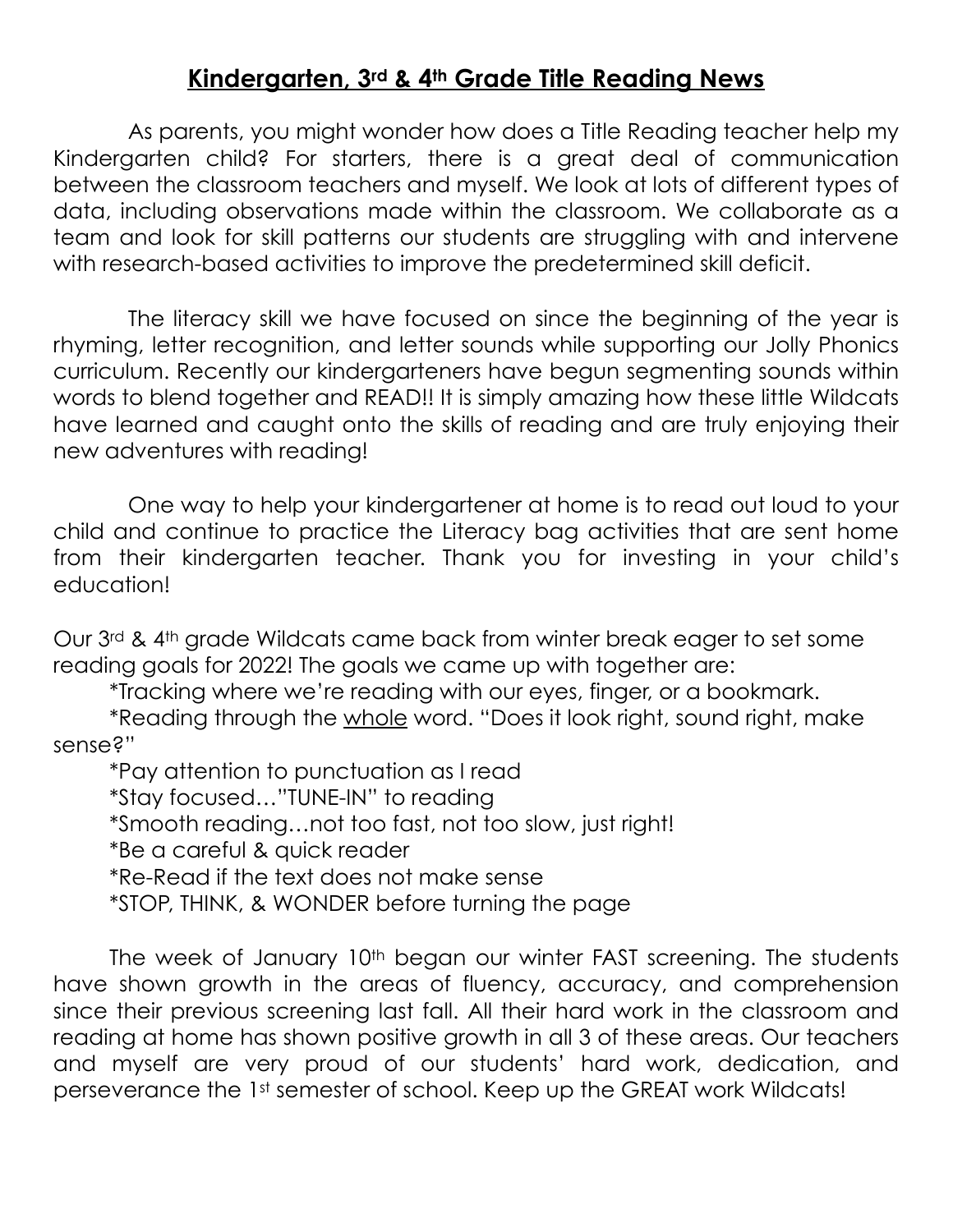

#### **"Books Bring Us Together": Maquoketa Valley will hold a Scholastic Book Fair in MARCH!**

Reading is the most important skill you can teach a child. Giving kids access to good books and the opportunity to choose books will motivate them to read more. And like most acquired skills, the more kids practice reading, the better they'll get.

We invite you to visit our **Scholastic Book Fair** and experience a celebration of reading!

| <b>Book Fair Dates:</b> | March 21 - March 25 (during school hours)             |  |  |
|-------------------------|-------------------------------------------------------|--|--|
|                         | March 22 (Tuesday) & March 24 (Thursday)              |  |  |
| Location:               | <b>All Centers</b>                                    |  |  |
|                         | <b>Shopping Hours:</b> 3pm – 7pm (during conferences) |  |  |

If you cannot make it to our Book Fair, you can **shop online** from March 21 - April 3. With orders of **\$25 or more**, items will **ship to your house for FREE**!

#### **Online Book Fair**:

Earlville https://www.scholastic.com/bf/earlvilleelementaryschool Johnston https://www.scholastic.com/bf/johnstonelementaryschool3 Delhi Elementary https://www.scholastic.com/bf/maqvalleyschools Delhi Middle School https://www.scholastic.com/bf/delhimiddleschool2

A note will go home with your student (grades Preschool - 8) during the month of March that will contain more details along with a flyer highlighting a few of the books on this year's Fair.

We look forward to having you participate in our Scholastic Book Fair, and remember: **all online and in-person purchases** benefit our school – both in the classroom and in our libraries.

Please email with any **questions** you have about the Book Fair: **audreymoenck@maquoketa-v.k12.ia.us** .

Thank you for your support! Audrey Moenck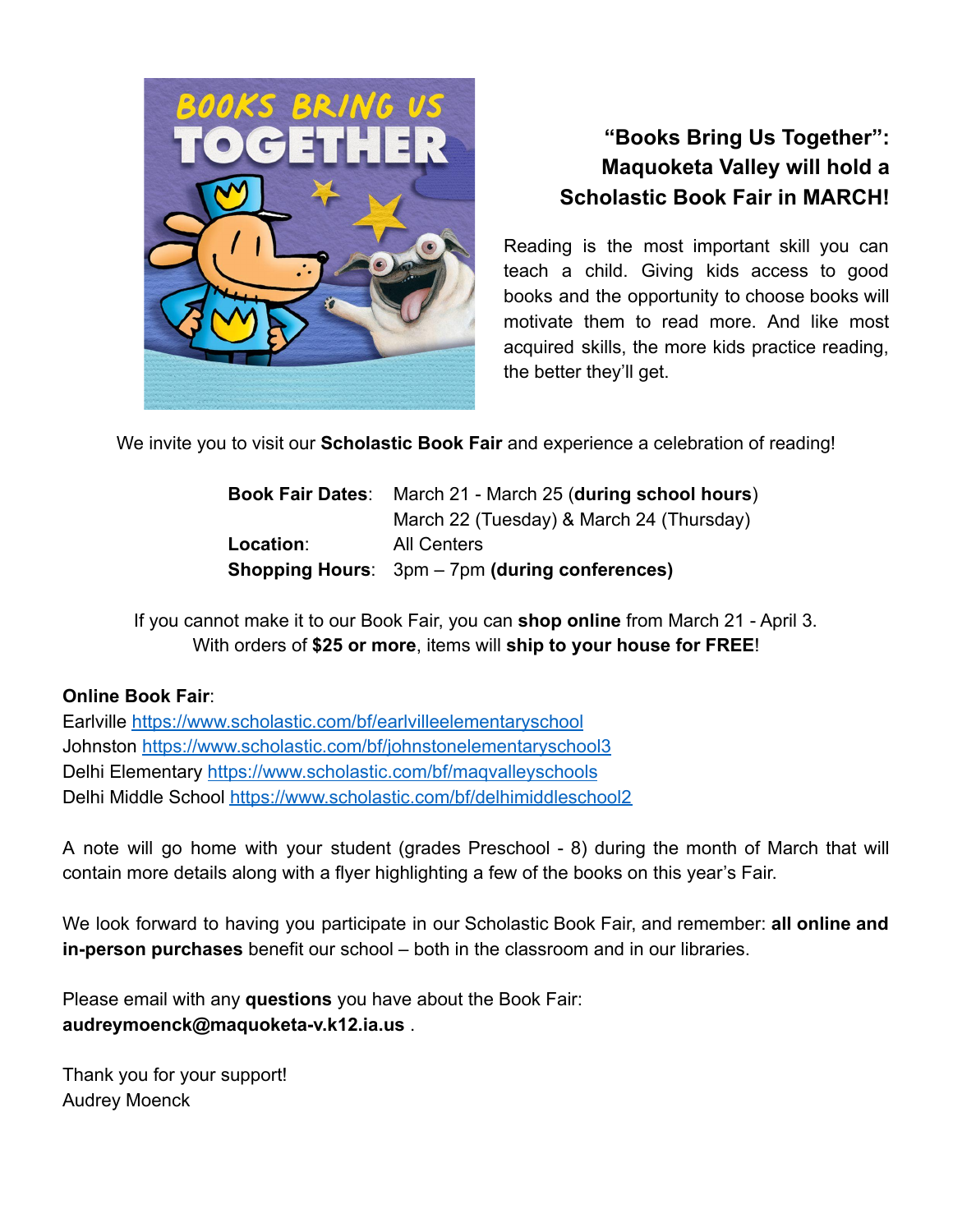|                                                                             |                                                                                                                            | <b>Words on Wellness</b>                                                              |                                                                                                                                                                                                                              |
|-----------------------------------------------------------------------------|----------------------------------------------------------------------------------------------------------------------------|---------------------------------------------------------------------------------------|------------------------------------------------------------------------------------------------------------------------------------------------------------------------------------------------------------------------------|
| <b>Words on Wellness</b>                                                    |                                                                                                                            |                                                                                       | Put the Freeze on Spoiled Food                                                                                                                                                                                               |
| OUR EXTENSION CONNECTION TO NUTRITION AND FITNES.                           |                                                                                                                            |                                                                                       | Freezing is quick and easy. It helps preserve the nutritive quality more<br>closely to fresh food than any other food preservation method used<br>today. When freezing foods, the goal is to keep ice crystals as small      |
| Adventure                                                                   | Thai Curry Chicken                                                                                                         |                                                                                       | as possible. Large ice crystals can cause an undesirable soft, mushy<br>texture.                                                                                                                                             |
|                                                                             | /3 cup rice<br>Serving Size: 1 cup chicken curry, 1<br>Serves: 4                                                           |                                                                                       | Foods to be frozen must be packaged in a way that protects them from<br>the dry freezer climate and excludes as much air as possible. Ideal<br>containers for freezing must be                                               |
|                                                                             | · 1 cup instant brown rice<br>ngredients:                                                                                  | www.extension.iastate.edu                                                             | expandable or sealed with sufficient headspace for expansion;                                                                                                                                                                |
|                                                                             | 1 pound boneless, skinless chicken                                                                                         |                                                                                       | moisture-vapor resistant;<br>durable and leak proof;                                                                                                                                                                         |
|                                                                             | · 2 carrots, chopped (about 1 cup)<br>· 1 onion, chopped (about 1 cup)                                                     |                                                                                       | resistant to cracking and brittleness at low temperatures;                                                                                                                                                                   |
|                                                                             | · 1/2 teaspoon ground black pepper                                                                                         |                                                                                       | · protective of foods from absorption of off flavors and odors; and<br>· resistant to oil, grease, and water;                                                                                                                |
|                                                                             | · 1/4 teaspoon salt                                                                                                        |                                                                                       | · easy to seal and label.                                                                                                                                                                                                    |
|                                                                             | 1 cup light coconut milk (about 1/2 of 13.5<br>te*<br>2 tablespoons Thai red curry past                                    |                                                                                       | with cracks or poorly fitting lid, or re-used plastic dairy containers (e.g.,<br>cottage cheese or yogurt containers). These do not resist moisture<br>Avoid using waxed paper, paper or cardboard cartons, any rigid carton |
|                                                                             | oup chopped spinach<br>ounce can)                                                                                          |                                                                                       | enough to be suitable for long-term freezer storage.                                                                                                                                                                         |
| ition Month. This year the focus                                            |                                                                                                                            |                                                                                       | register for Preserve the Taste of Summer 101, https://bit.ly/34pVRjQ<br>To learn more about freezing and other food preservation methods,                                                                                   |
| of Flavors." While food patterns                                            | Directions:                                                                                                                |                                                                                       |                                                                                                                                                                                                                              |
| lerful to try and explore new foods.<br>y traditions and ethnic or cultural | Cook instant brown rice according to<br>package directions. Set aside.<br>$\ddot{ }$                                       |                                                                                       |                                                                                                                                                                                                                              |
| to try new foods.                                                           | Cut chicken into 1-inch pieces.<br>2.                                                                                      |                                                                                       | <b>CHAIR</b>                                                                                                                                                                                                                 |
| for Other Cultures. Trying foods                                            | Spray a large frying pan with nonstick<br>cooking spray. Add chicken, onion,<br>က်                                         |                                                                                       |                                                                                                                                                                                                                              |
| eciation and understanding of a<br>f the country or world can give          | carrots, ground black pepper, and salt.                                                                                    |                                                                                       | <b>WORKOUT</b>                                                                                                                                                                                                               |
| ry nearby restaurants that serve<br>er tried before. Go to a specialty      | Cook over medium high heat for 8<br>minutes.                                                                               |                                                                                       |                                                                                                                                                                                                                              |
| as an Asian market or bodega)                                               | Reduce heat to medium low. Stir in curry<br>4.                                                                             |                                                                                       | SPEND SMART. EAT SMART.                                                                                                                                                                                                      |
| Culture and Food website, https://bit.<br>o try at home. Cook a new recipe  | spicy. For less spice, use less curry paste<br>paste and coconut milk. (*This dish is                                      |                                                                                       |                                                                                                                                                                                                                              |
|                                                                             | or add a little more coconut milk.)                                                                                        |                                                                                       | <b>IOWA STATE</b><br>UNIVERSITY                                                                                                                                                                                              |
| ns. By being adventurous and trying<br>ncrease your meal options. This will | Simmer for 5-10 minutes until vegetables<br>are tender, stirring frequently.<br>r.                                         |                                                                                       |                                                                                                                                                                                                                              |
| p boredom of cooking the same<br>he same restaurants.                       | inutes<br>Stir in spinach. Simmer for 3 m<br>more, stirring frequently.<br>6                                               |                                                                                       | $\ast$                                                                                                                                                                                                                       |
| Eating and enjoying a wider variety<br>that you'll get more nutritional     | Serve curry over brown rice.<br>Z.                                                                                         |                                                                                       |                                                                                                                                                                                                                              |
| s finding new sources of essential                                          | Nutrition information per serving:                                                                                         |                                                                                       | Move It                                                                                                                                                                                                                      |
| and other nutrients in which your<br>ns may be lower.                       | 290 calories, 7g total fat, 3g saturated fat, 0g trans fat,                                                                |                                                                                       | To promote health and well-being, healthy adults should get 150                                                                                                                                                              |
| Itures is eating. Mealtime is an<br>und. A common social activity           | 85mg cholesterol, 390mg sodium, 29g total carbohydrates,<br>3g dietary fiber, 5g total sugars, 28g protein. This recipe is |                                                                                       | minutes of moderate intensity physical activity weekly. Although spring<br>is around the corner, it still may not be warm enough to get moving                                                                               |
| ople to gather lowering feelings of                                         | courtesy of ISU Extension and Outreach's Spend Smart. Eat<br>and videos,<br>Smart. website. For more information, recipes, |                                                                                       | outside. Get moving in the comfort of your home with Spend Smart.<br>Eat Smart.® physical activity videos. You can access these at Spend                                                                                     |
| ancing happiness.                                                           | visit spendsmart.extension.iastate.edu                                                                                     | This institution is an equal opportunity                                              | Smart. Eat Smart., https://bit.ly/3ol6oE6.                                                                                                                                                                                   |
| VIVERSITY                                                                   |                                                                                                                            | statement or accommodation inquiries, go<br>provider. For the full non-discrimination |                                                                                                                                                                                                                              |
|                                                                             |                                                                                                                            | to www.extension.iastate.edu/diversity/ext<br>PM 2099 March 2022                      |                                                                                                                                                                                                                              |
|                                                                             |                                                                                                                            |                                                                                       |                                                                                                                                                                                                                              |

# Take a Tastebud Adventure **Take a Tastebud Adventure**



groups, it is also wonderful to try and explore new foods. groups, it is also wonderful to try and explore new foods. is "Celebrate a World of Flavors." While food patterns<br>are influenced by family traditions and ethnic or cultural are influenced by family traditions and ethnic or cultural March is National Nutrition Month. This year the focus March is National Nutrition Month. This year the focus is "Celebrate a World of Flavors." While food patterns Here are four reasons to try new foods. Here are four reasons to try new foods.

- Explore the USDA Culture and Food website, https://bit to buy something to try at home. Cook a new recipe. cuisine you've never tried before. Go to a specialty 1. Gain Appreciation for Other Cultures. Trying foods 1. Gain Appreciation for Other Cultures. Trying foods from other areas of the country or world can give<br>you a greater appreciation and understanding of a different culture. Try nearby restaurants that serve different culture. Try nearby restaurants that serve cuisine you've never tried before. Go to a specialty grocery store (such as an Asian market or bodega) grocery store (such as an Asian market or bodega) you a greater appreciation and understanding of a from other areas of the country or world can give ly/3AR0Bek. ly/3AR0Bek.
- 2. Expand Your Options. By being adventurous and trying 2. Expand Your Options. By being adventurous and trying new foods, you'll increase your meal options. This will new foods, you'll increase your meal options. This will help stop meal prep boredom of cooking the same help stop meal prep boredom of cooking the same meals or going to the same restaurants. meals or going to the same restaurants.
- 3. Improve Nutrition. Eating and enjoying a wider variety 3. Improve Nutrition. Eating and enjoying a wider variety vitamins, minerals, and other nutrients in which your variety. This means finding new sources of essential variety. This means finding new sources of essential vitamins, minerals, and other nutrients in which your of food also means that you'll get more nutritional of food also means that you'll get more nutritional current food patterns may be lower. current food patterns may be lower.
	- Find Common Ground. A common social activity<br>across nearly all cultures is eating. Mealtime is an<br>opportunity for people to gather lowering feelings of<br>loneliness and enhancing happiness. opportunity for people to gather lowering feelings of across nearly all cultures is eating. Mealtime is an 4. Find Common Ground. A common social activity loneliness and enhancing happiness. 4

IOWA STATE UNIVERSITY<br>Extension and Outreach

- 
- 
- -
- 
- 

- 
-